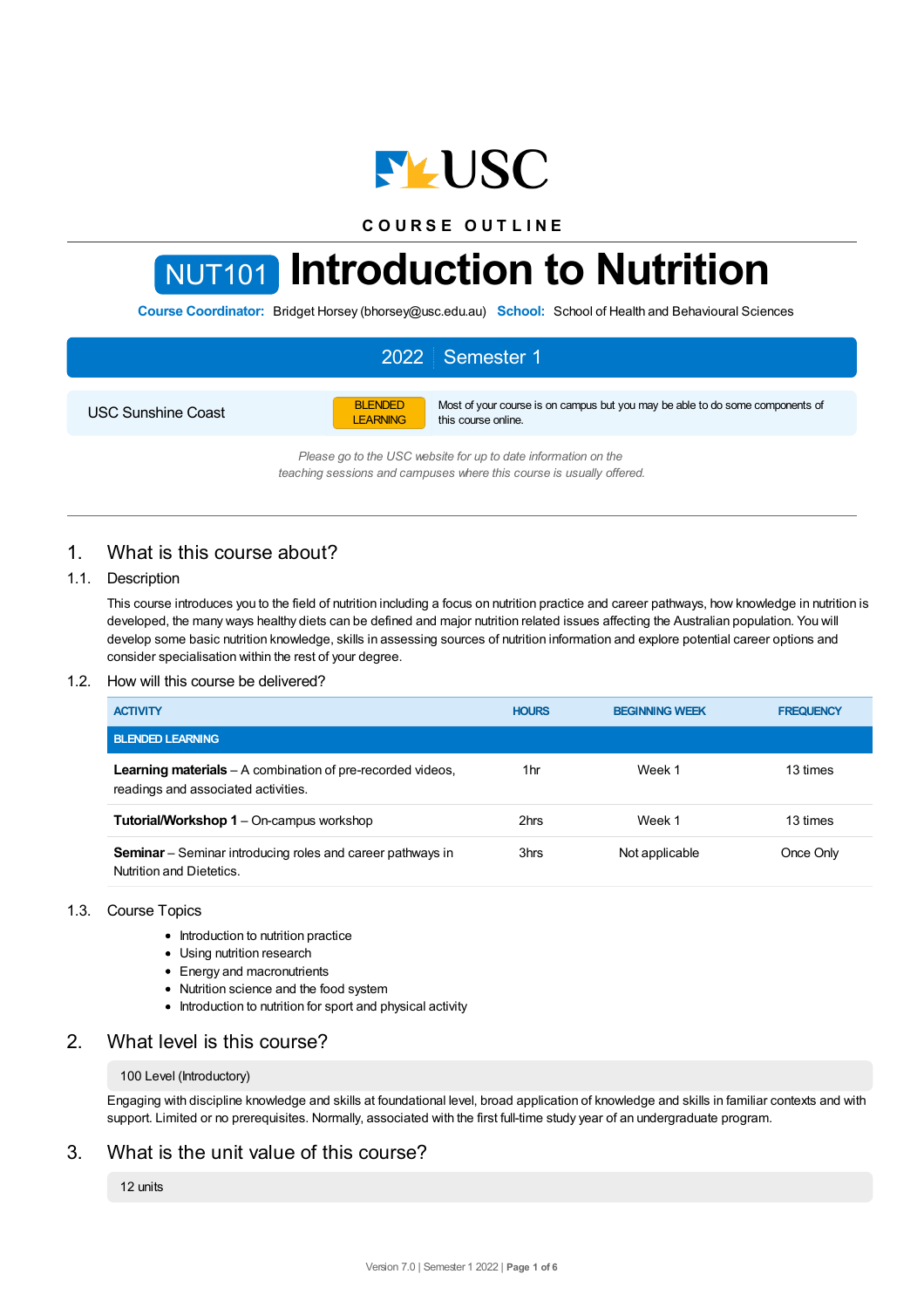# 4. How does this course contribute to my learning?

|    | <b>COURSE LEARNING OUTCOMES</b>                                                                                      | <b>GRADUATE QUALITIES</b>                                                 |  |
|----|----------------------------------------------------------------------------------------------------------------------|---------------------------------------------------------------------------|--|
|    | On successful completion of this course, you should be able to                                                       | Completing these tasks<br>successfully will contribute to<br>you becoming |  |
|    | Evaluate and describe the quality and credibility of two sources of nutrition information.                           | Knowledgeable<br>Creative and critical thinker                            |  |
|    | Develop an appropriate search strategy, accurately search for, and summarise scientific literature.                  | Creative and critical thinker<br>Empowered                                |  |
| (ვ | Identify the knowledge, skills and attributes required for future nutrition practice and relevant study<br>pathways. | Creative and critical thinker<br>Empowered                                |  |
|    | Describe scope of practice and professional development requirements for the nutrition<br>profession.                | Empowered                                                                 |  |

# 5. Am Ieligible to enrol in this course?

Refer to the USC [Glossary](https://www.usc.edu.au/about/policies-and-procedures/glossary-of-terms-for-policy-and-procedures) of terms for definitions of "pre-requisites, co-requisites and anti-requisites".

5.1. Pre-requisites

Enrolled in Program SC019, AB101, SC354

5.2. Co-requisites

Not applicable

5.3. Anti-requisites

Not applicable

5.4. Specific assumed prior knowledge and skills (where applicable)

Not applicable

# 6. How am Igoing to be assessed?

6.1. Grading Scale

Standard Grading (GRD)

High Distinction (HD), Distinction (DN), Credit (CR), Pass (PS), Fail (FL).

## 6.2. Details of early feedback on progress

Formative feedback will be provided in workshops.

## 6.3. Assessment tasks

| <b>DELIVERY</b><br><b>MODE</b> | <b>TASK</b><br>NO. | <b>ASSESSMENT</b><br><b>PRODUCT</b> | <b>INDIVIDUAL</b><br><b>OR GROUP</b> | <b>WEIGHTING</b><br>$\%$ | <b>WHAT IS THE</b><br><b>DURATION /</b><br>LENGTH? | <b>WHEN SHOULD I</b><br><b>SUBMIT?</b> | <b>WHERE SHOULD I</b><br><b>SUBMIT IT?</b>               |
|--------------------------------|--------------------|-------------------------------------|--------------------------------------|--------------------------|----------------------------------------------------|----------------------------------------|----------------------------------------------------------|
| All                            | $\mathbf{1}$       | Artefact - Creative                 | Group                                | 25%                      | 1a. Formative<br>$-1$ page;<br>1b. 6 minutes       | Refer to Format                        | Online Submission                                        |
| All                            | 2                  | <b>Written Piece</b>                | Individual                           | 25%                      | 1200 words                                         | Week 10                                | Online Assignment<br>Submission with<br>plagiarism check |
| All                            | 3                  | Examination                         | Individual                           | 50%                      | 60 minutes                                         | Week 13                                | Online Test (Quiz)                                       |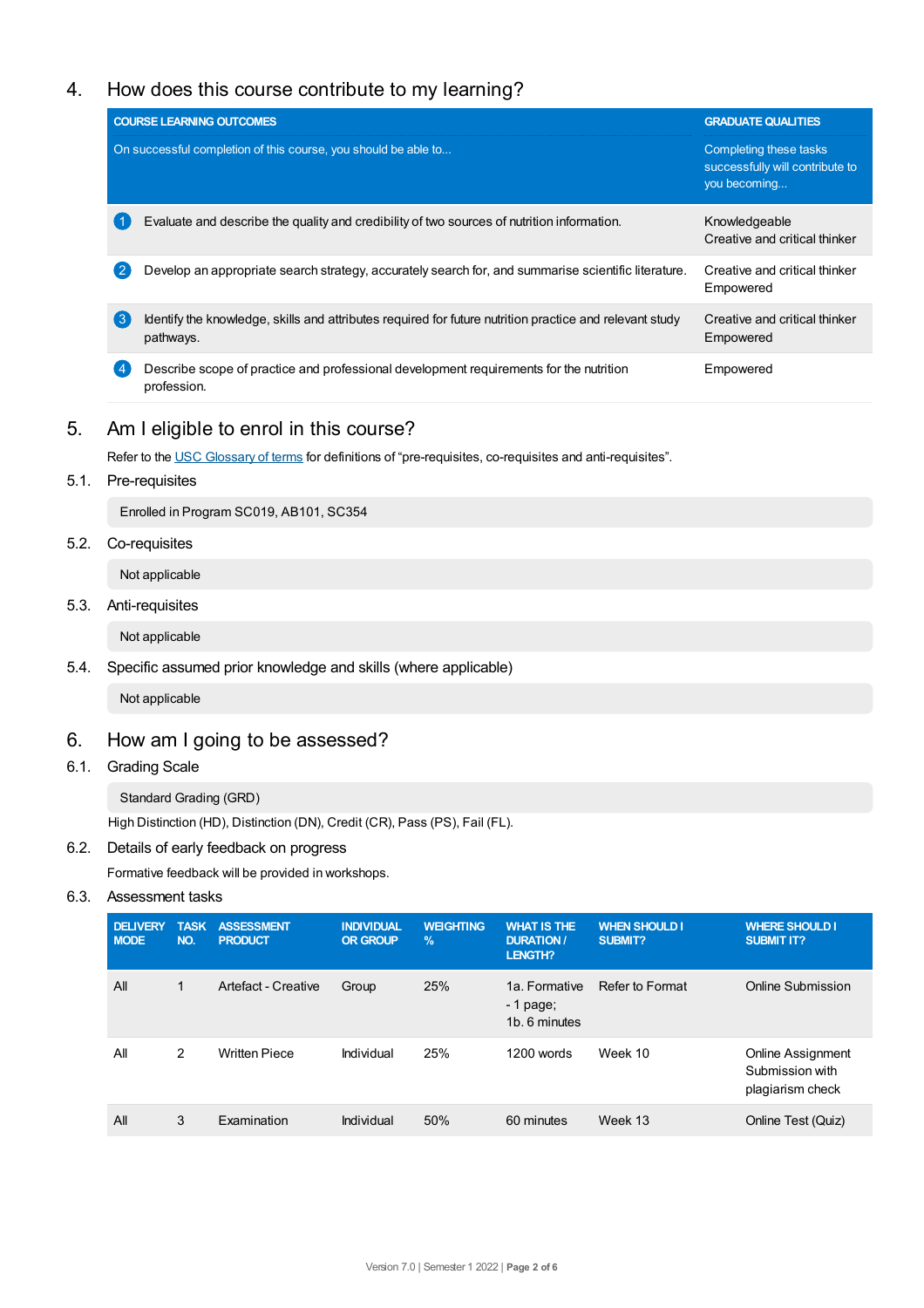## **All - Assessment Task 1:** Nutrition Information Source Presentation

÷

| <b>GOAL:</b>     | The goal of this task is to use a structured process to evaluate the quality and credibility of nutrition information and<br>communicate your findings in a narrated PowerPoint presentation (or similar).                                                                                                                                                                                                                                                                                                                                                                                                                                                                                                                                                                                                                                                                                                   |                                     |  |  |  |  |
|------------------|--------------------------------------------------------------------------------------------------------------------------------------------------------------------------------------------------------------------------------------------------------------------------------------------------------------------------------------------------------------------------------------------------------------------------------------------------------------------------------------------------------------------------------------------------------------------------------------------------------------------------------------------------------------------------------------------------------------------------------------------------------------------------------------------------------------------------------------------------------------------------------------------------------------|-------------------------------------|--|--|--|--|
| <b>PRODUCT:</b>  | Artefact - Creative                                                                                                                                                                                                                                                                                                                                                                                                                                                                                                                                                                                                                                                                                                                                                                                                                                                                                          |                                     |  |  |  |  |
| <b>FORMAT:</b>   | Submit: 1a Week 4; 1b Week 7.<br>In this assessment task, you will be working in self-selected groups to prepare and present a short oral presentation (via a<br>narrated PowerPoint or similar) that explains your findings from evaluating two sources of nutrition information.<br>This task includes 2 components: Task 1a: As a group, you will develop a 1 page document to be submitted in week 4.<br>This document should outline a plan of your narrated PowerPoint as well as a timeline which shows key tasks and<br>allocation of tasks required to prepare the presentation. This is due in the week 4 tutorial and ungraded feedback will be<br>given to each group.<br>Task 1b: Your group will develop and submit a 6-minute narrated PowerPoint online. All students will be expected to<br>contribute equally to the development and presentation of the narrated PowerPoint (or similar). |                                     |  |  |  |  |
| <b>CRITERIA:</b> | No.                                                                                                                                                                                                                                                                                                                                                                                                                                                                                                                                                                                                                                                                                                                                                                                                                                                                                                          | <b>Learning Outcome</b><br>assessed |  |  |  |  |
|                  | Present a structured and informative presentation<br>1                                                                                                                                                                                                                                                                                                                                                                                                                                                                                                                                                                                                                                                                                                                                                                                                                                                       | $\left( 1 \right)$                  |  |  |  |  |
|                  | $\overline{2}$<br>Accurately use the critique framework                                                                                                                                                                                                                                                                                                                                                                                                                                                                                                                                                                                                                                                                                                                                                                                                                                                      | $\overline{1}$                      |  |  |  |  |
|                  | 3<br>Synthesise the findings of the critique framework to make a determination of the quality<br>and credibility of the information                                                                                                                                                                                                                                                                                                                                                                                                                                                                                                                                                                                                                                                                                                                                                                          | $\left( 1\right)$                   |  |  |  |  |
|                  | Professional communication skills<br>4                                                                                                                                                                                                                                                                                                                                                                                                                                                                                                                                                                                                                                                                                                                                                                                                                                                                       |                                     |  |  |  |  |
|                  |                                                                                                                                                                                                                                                                                                                                                                                                                                                                                                                                                                                                                                                                                                                                                                                                                                                                                                              |                                     |  |  |  |  |

## **All - Assessment Task 2:** Information literacy report

| <b>GOAL:</b>     | The goal of this task is to use a structured process to develop a research search strategy, acquire literature, present an<br>annotated bibliography and reflect on the experience.                                                                                                                            |                                                                           |                                     |  |  |  |
|------------------|----------------------------------------------------------------------------------------------------------------------------------------------------------------------------------------------------------------------------------------------------------------------------------------------------------------|---------------------------------------------------------------------------|-------------------------------------|--|--|--|
| <b>PRODUCT:</b>  | <b>Written Piece</b>                                                                                                                                                                                                                                                                                           |                                                                           |                                     |  |  |  |
| <b>FORMAT:</b>   | You will be provided with a range of nutrition research questions. You will choose one of these research questions to<br>develop a search strategy, undertake a search for scientific literature and produce an annotated bibliography.                                                                        |                                                                           |                                     |  |  |  |
|                  | Your report will be developed with the assistance of a provided template. The report will include your search strategy, your<br>search results (first 15 results) and your annotated bibliography (including 5 entries). Your report will also include a short<br>reflection on the process used in this task. |                                                                           |                                     |  |  |  |
| <b>CRITERIA:</b> | No.                                                                                                                                                                                                                                                                                                            |                                                                           | <b>Learning Outcome</b><br>assessed |  |  |  |
|                  | 1                                                                                                                                                                                                                                                                                                              | Develop a suitable search strategy                                        | 2                                   |  |  |  |
|                  | $\overline{2}$                                                                                                                                                                                                                                                                                                 | Undertake a search for scientific literature                              | $\overline{2}$                      |  |  |  |
|                  | 3                                                                                                                                                                                                                                                                                                              | Present scientific literature accurately in the annotated bibliography    |                                     |  |  |  |
|                  | 4                                                                                                                                                                                                                                                                                                              | Communicate clearly and concisely                                         | $\mathbf{2}$                        |  |  |  |
|                  | 5                                                                                                                                                                                                                                                                                                              | Follow instructions given for presentation and organisation of the report | (2)                                 |  |  |  |
|                  |                                                                                                                                                                                                                                                                                                                |                                                                           |                                     |  |  |  |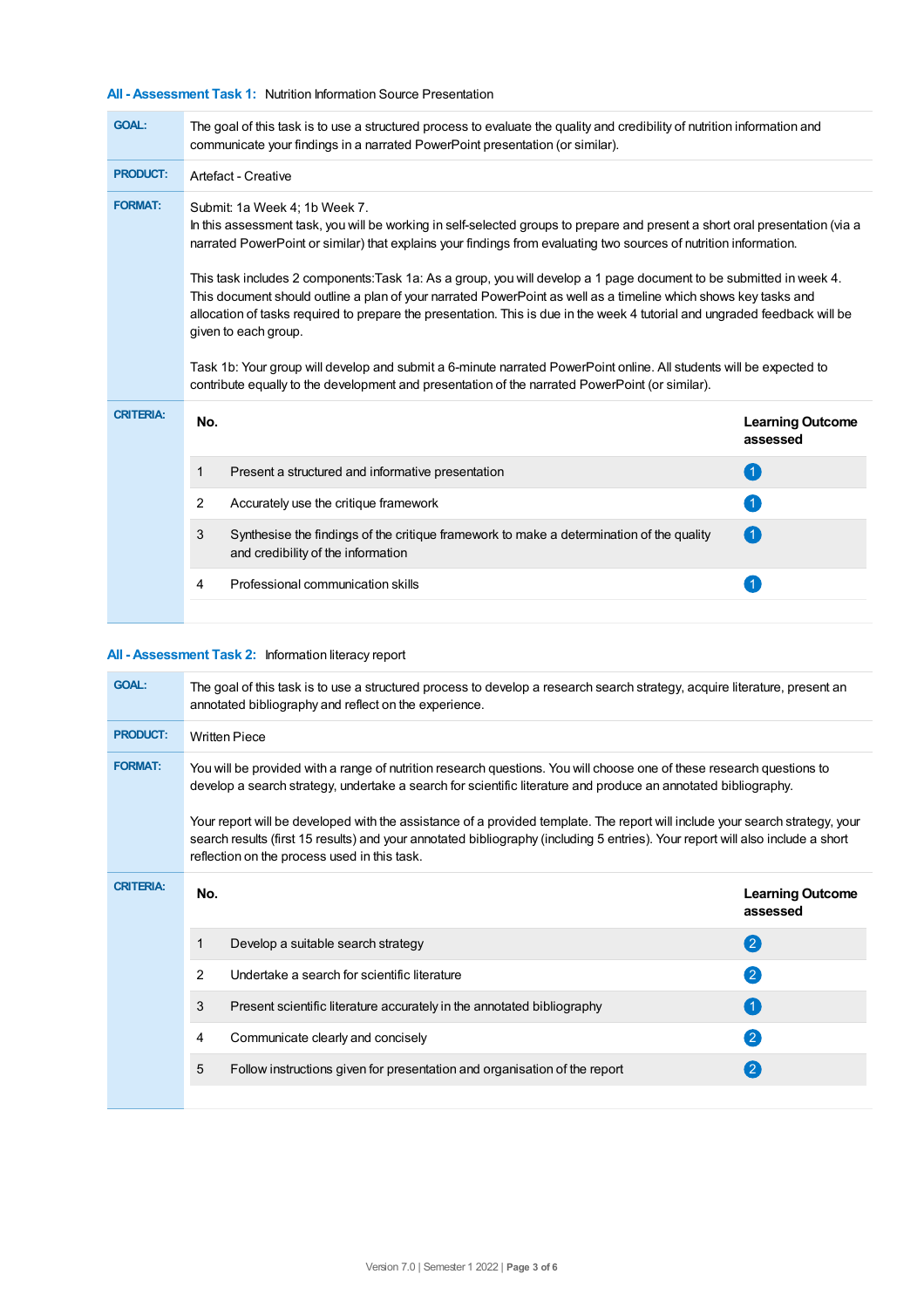#### **All - Assessment Task 3:** Examination

| <b>GOAL:</b>     | The goal of this task is provide an opportunity for you to demonstrate understanding of key concepts taught in this course.<br>This will include nutrition related roles, scope of practice, appropriate study pathways and relevant knowledge, skills and<br>attributes required by nutrition professionals. |                                                                               |                                     |  |  |  |
|------------------|---------------------------------------------------------------------------------------------------------------------------------------------------------------------------------------------------------------------------------------------------------------------------------------------------------------|-------------------------------------------------------------------------------|-------------------------------------|--|--|--|
| <b>PRODUCT:</b>  | Examination                                                                                                                                                                                                                                                                                                   |                                                                               |                                     |  |  |  |
| <b>FORMAT:</b>   | You will complete an online examination in Week 13 of the semester.                                                                                                                                                                                                                                           |                                                                               |                                     |  |  |  |
| <b>CRITERIA:</b> | No.                                                                                                                                                                                                                                                                                                           |                                                                               | <b>Learning Outcome</b><br>assessed |  |  |  |
|                  |                                                                                                                                                                                                                                                                                                               | Describe nutrition related roles                                              | 3(4)                                |  |  |  |
|                  | 2                                                                                                                                                                                                                                                                                                             | Identify scope of practice                                                    | $\left( 4\right)$                   |  |  |  |
|                  | 3                                                                                                                                                                                                                                                                                                             | Identify appropriate study pathways                                           | (4)                                 |  |  |  |
|                  | 4                                                                                                                                                                                                                                                                                                             | Relevant knowledge, skills and attributes required by nutrition professionals | $\mathbf{3}$                        |  |  |  |
|                  |                                                                                                                                                                                                                                                                                                               |                                                                               |                                     |  |  |  |

## 7. Directed study hours

A 12-unit course will have total of 150 learning hours which will include directed study hours (including online if required), self-directed learning and completion of assessable tasks. Directed study hours may vary by location. Student workload is calculated at 12.5 learning hours per one unit.

## 8. What resources do I need to undertake this course?

Please note: Course information, including specific information of recommended readings, learning activities, resources, weekly readings, etc. are available on the course Canvas site– Please log in as soon as possible.

#### 8.1. Prescribed text(s) or course reader

Please note that you need to have regular access to the resource(s) listed below. Resources may be required or recommended.

| <b>REQUIRED? AUTHOR</b> |               | <b>YEAR TITLE</b>               | <b>EDITION</b> | <b>PUBLISHER</b>               |
|-------------------------|---------------|---------------------------------|----------------|--------------------------------|
| Reguired                | Linda Tapsell | 2013 Food, Nutrition and Health | n/a            | OUP Australia & New<br>Zealand |

#### 8.2. Specific requirements

Not Applicable

## 9. How are risks managed in this course?

Health and safety risks for this course have been assessed as low. It is your responsibility to review course material, search online, discuss with lecturers and peers and understand the health and safety risks associated with your specific course of study and to familiarise yourself with the University's general health and safety principles by reviewing the online [induction](https://online.usc.edu.au/webapps/blackboard/content/listContentEditable.jsp?content_id=_632657_1&course_id=_14432_1) training for students, and following the instructions of the University staff.

## 10. What administrative information is relevant to this course?

#### 10.1. Assessment: Academic Integrity

Academic integrity is the ethical standard of university participation. It ensures that students graduate as a result of proving they are competent in their discipline. This is integral in maintaining the value of academic qualifications. Each industry has expectations and standards of the skills and knowledge within that discipline and these are reflected in assessment.

Academic integrity means that you do not engage in any activity that is considered to be academic fraud; including plagiarism, collusion or outsourcing any part of any assessment item to any other person. You are expected to be honest and ethical by completing all work yourself and indicating in your work which ideas and information were developed by you and which were taken from others. You cannot provide your assessment work to others.You are also expected to provide evidence of wide and critical reading, usually by using appropriate academic references.

In order to minimise incidents of academic fraud, this course may require that some of its assessment tasks, when submitted to Canvas, are electronically checked through Turnitin. This software allows for text comparisons to be made between your submitted assessment item and all other work to which Turnitin has access.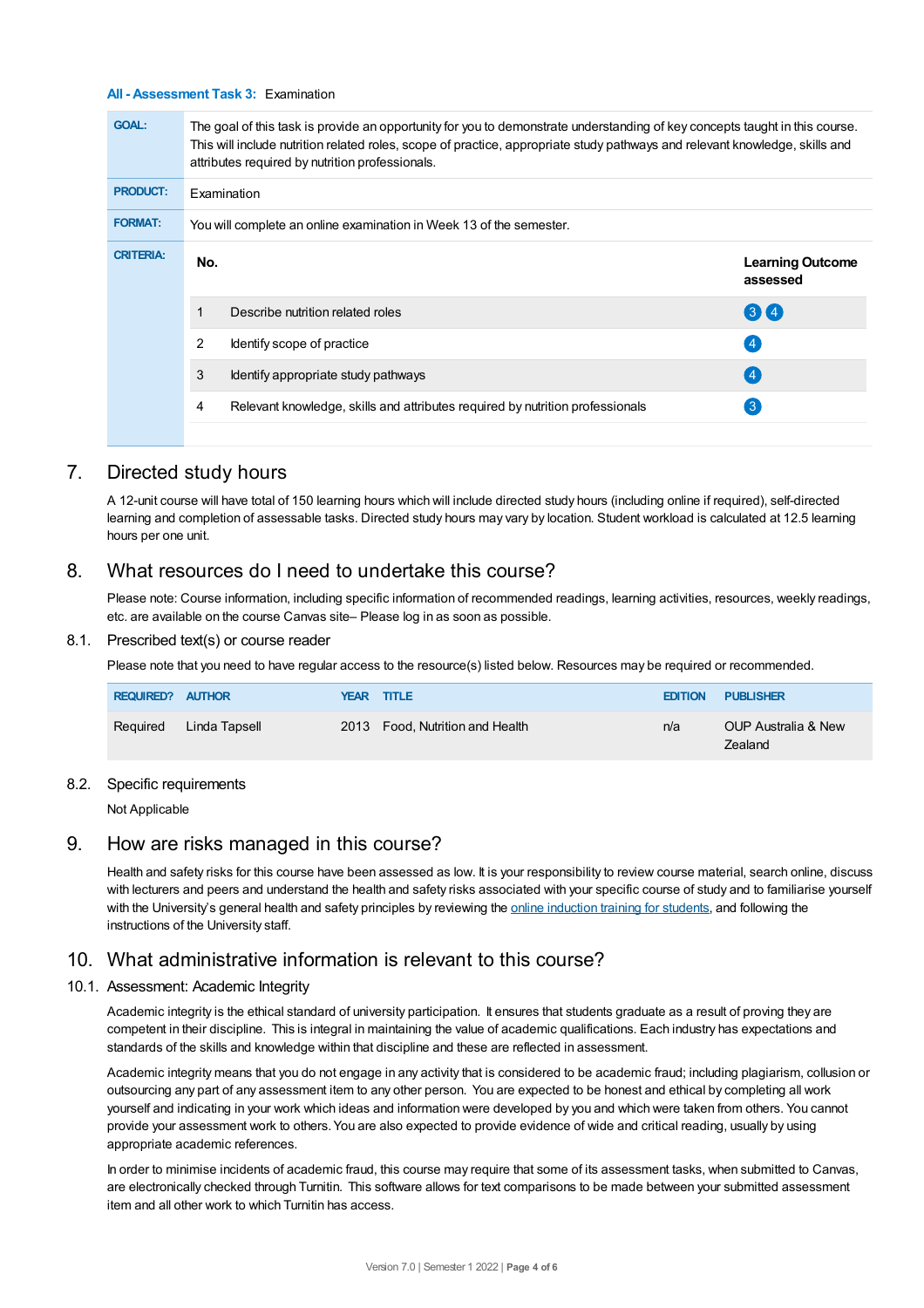## 10.2. Assessment: Additional Requirements

Eligibility for Supplementary Assessment

Your eligibility for supplementary assessment in a course is dependent of the following conditions applying:

a. The final mark is in the percentage range 47% to 49.4%

- b. The course is graded using the Standard Grading scale
- c. You have not failed an assessment task in the course due to academic misconduct.

## 10.3. Assessment: Submission penalties

Late submission of assessment tasks may be penalised at the following maximum rate:

- 5% (of the assessment task's identified value) per day for the first two days from the date identified as the due date for the assessment task.

- 10% (of the assessment task's identified value) for the third day - 20% (of the assessment task's identified value) for the fourth day and subsequent days up to and including seven days from the date identified as the due date for the assessment task.

- A result of zero is awarded for an assessment task submitted after seven days from the date identified as the due date for the assessment task. Weekdays and weekends are included in the calculation of days late. To request an extension you must contact your course coordinator to negotiate an outcome.

## 10.4. SafeUSC

USC is committed to a culture of respect and providing a safe and supportive environment for all members of our community. For immediate assistance on campus contact SafeUSC by phone: 07 [5430](tel:07%205430%201168) 1168 or using the [SafeZone](https://www.safezoneapp.com) app. For general enquires contact the SafeUSC team by phone 07 [5456](tel:07%205456%203864) 3864 or email [safe@usc.edu.au](mailto:safe@usc.edu.au).

The SafeUSC Specialist Service is a Student Wellbeing service that provides free and confidential support to students who may have experienced or observed behaviour that could cause fear, offence or trauma. To contact the service call 07 [5430](tel:07%205430%201226) 1226 or email [studentwellbeing@usc.edu.au](mailto:studentwellbeing@usc.edu.au).

## 10.5. Study help

For help with course-specific advice, for example what information to include in your assessment, you should first contact your tutor, then your course coordinator, if needed.

If you require additional assistance, the Learning Advisers are trained professionals who are ready to help you develop a wide range of academic skills. Visit the Learning [Advisers](https://www.usc.edu.au/current-students/student-support/academic-and-study-support/learning-advisers) web page for more information, or contact Student Central for further assistance: +61 7 5430 2890 or [studentcentral@usc.edu.au](mailto:studentcentral@usc.edu.au).

10.6. Wellbeing Services

Student Wellbeing provide free and confidential counselling on a wide range of personal, academic, social and psychological matters, to foster positive mental health and wellbeing for your academic success.

To book a confidential appointment go to [Student](https://studenthub.usc.edu.au/) Hub, email [studentwellbeing@usc.edu.au](mailto:studentwellbeing@usc.edu.au) or call 07 5430 1226.

## 10.7. AccessAbility Services

Ability Advisers ensure equal access to all aspects of university life. If your studies are affected by a disability, learning disorder mental health issue, injury or illness, or you are a primary carer for someone with a disability or who is considered frail and aged, [AccessAbility](https://www.usc.edu.au/learn/student-support/accessability-services/documentation-requirements) Services can provide access to appropriate reasonable adjustments and practical advice about the support and facilities available to you throughout the University.

To book a confidential appointment go to [Student](https://studenthub.usc.edu.au/) Hub, email [AccessAbility@usc.edu.au](mailto:AccessAbility@usc.edu.au) or call 07 5430 2890.

#### 10.8. Links to relevant University policy and procedures

For more information on Academic Learning & Teaching categories including:

- Assessment: Courses and Coursework Programs
- Review of Assessment and Final Grades
- Supplementary Assessment
- Administration of Central Examinations
- Deferred Examinations
- Student Academic Misconduct
- Students with a Disability

Visit the USC website: <https://www.usc.edu.au/explore/policies-and-procedures#academic-learning-and-teaching>

## 10.9. Student Charter

USC is committed to excellence in teaching, research and engagement in an environment that is inclusive, inspiring, safe and respectful. The [Student](https://www.usc.edu.au/current-students/student-charter) Charter sets out what students can expect from the University, and what in turn is expected of students, to achieve these outcomes.